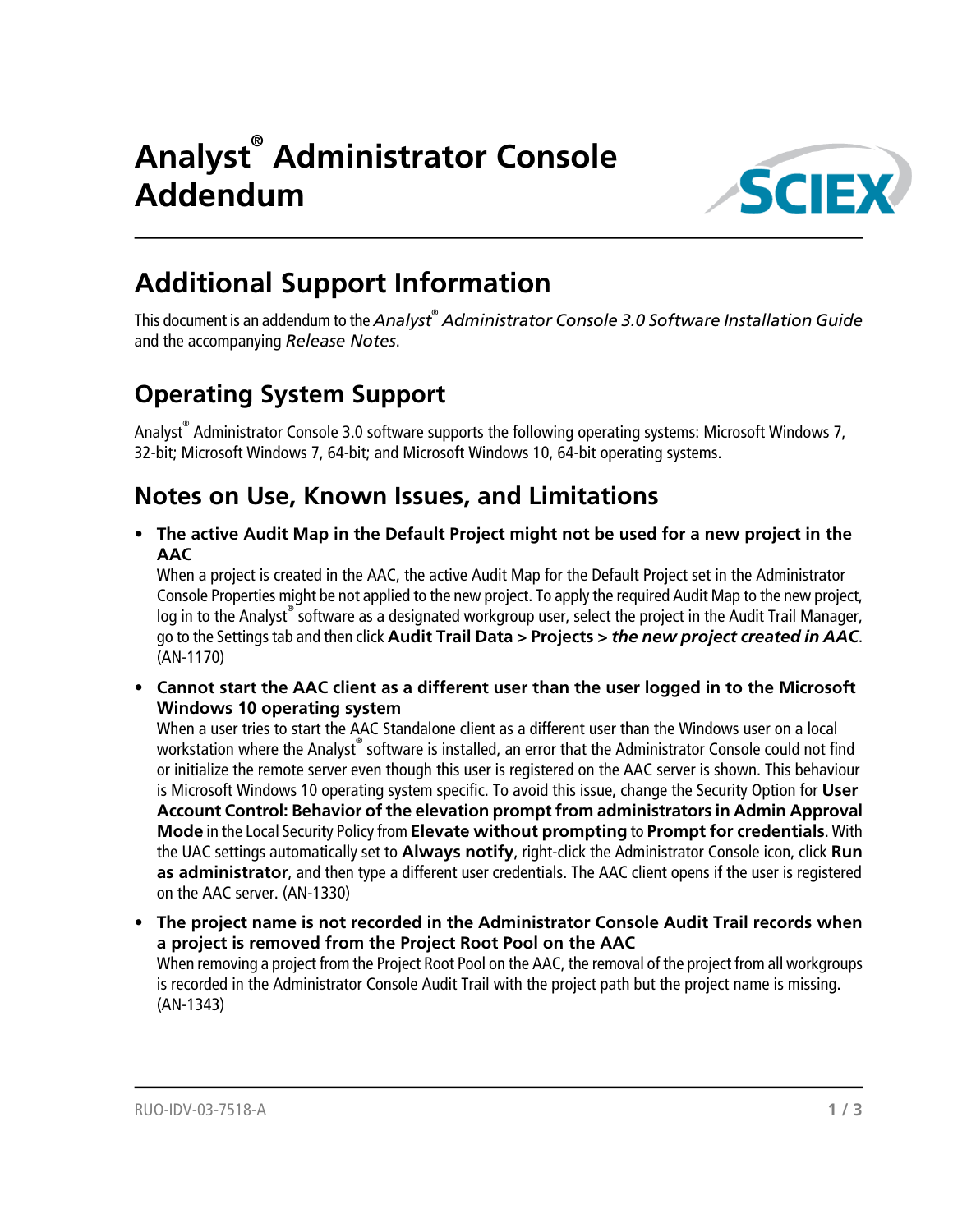• **Audit Trail entry might incorrectly report enabled Screen Lock and Auto Logout functions when the workgroup is changed from Mixed Mode to Integrated Mode**

If the screen lock and auto logout options are not cleared before the workgroup on the AAC is changed from Mixed Mode to Integrated Mode, then the Administrator Console Audit Trail will show that the Screen Lock and Auto Lock options are enabled even though these features are always unavailable in Integrated Mode. To avoid this incorrect audit trail entry, clear the Screen Lock and Auto Logout options before changing from Mixed Mode to Integrated Mode in the AAC. (AN-1344)

# **Contact Us**

#### **SCIEX Support**

- [sciex.com/contact-us](https://sciex.com/contact-us)
- [sciex.com/request-support](https://sciex.com/request-support)

#### **Customer Training**

- In North America: [NA.CustomerTraining@sciex.com](mailto:NA.CustomerTraining@sciex.com)
- In Europe: [Europe.CustomerTraining@sciex.com](mailto:Europe.CustomerTraining@sciex.com)
- Outside the EU and North America, visit [sciex.com/education](https://sciex.com/education) for contact information.

#### **Online Learning Center**

• SCIEX**[University](https://training.sciex.com)**

### **CyberSecurity**

For the latest guidance on cybersecurity for SCIEX products, visit [sciex.com/Documents/brochures/win7-SecurityGuidance.pdf](https://sciex.com/Documents/brochures/win7-SecurityGuidance.pdf).